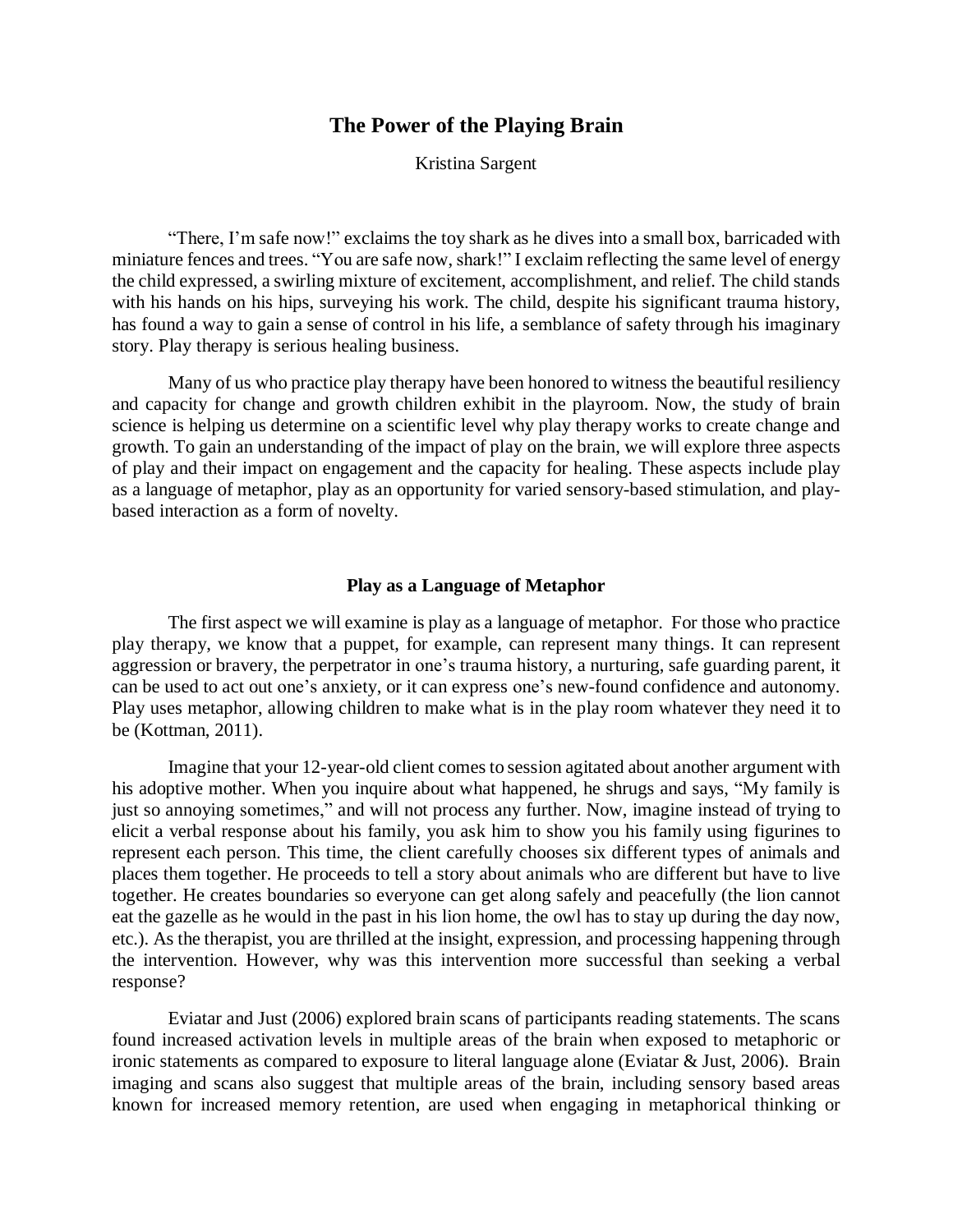activities (Lacey, Stilla, & Sathian, 2012). This research indicates that metaphor helps engage more of our brain, while also enabling the engagement of somatosensory cortex which is less responsive when a literal verbal response is elicited from the client (Lacey et al., 2012). These sensory storage and experiencing centers of the brain are also theorized to be responsible for the storage of trauma memories, and this may be the reason for the deeper, more meaningful response and processing ability from the client in the case example (Van der Kolk, 2000). Similar to the client's toy animal family standing together in safety and peace at the conclusion of his story as the family members learned to work together to survive in the new family dynamic, we are reminded of the importance of metaphor.

#### **Play as an Opportunity for Sensory Engagement**

Whether hiding and searching for plastic feeling faces in a tray of cool, soft sand or playing a social skills game using paper and smelly markers, play engages multiple senses. Brain science reveals that learning information while involving multiple senses results in information being stored in multiple areas of the brain and allows for easier activation of circuits in memory storage areas, thus making the information more readily accessible (Willis, 2007). For example, imagine you practice deep breathing as a coping skill with a client by having her blow on a pinwheel. The child now has visual stimulation (the swirling colors of the pinwheel as it moves), tactile stimulation (the weight of pinwheel and the feel of the smooth wooden stick on which the wheel is mounted), and auditory stimulation (the slow rattling sound of the pinwheel as it spins). By engaging multiple senses such as in this example using a pinwheel, the coping skill can be stored in multiple areas of the brain, allowing it to be more readily accessible when needed (Willis, 2007).

#### **Play as a Form of Novelty**

Children often react in surprise and excitement when things like puppets, games, and creative outlets are offered in therapy. I have often heard the statement, "I thought therapy was just talking about stuff." Novelty is the term for something new or different (Novelty, n.d.), and brain science shows us that novel experiences, when compared to a mundane or expected experience, are stored more easily in long term memory (Shaomin, Cullen, Anwyl, & Rowan, 2003). For example, Shaomin, et al. (2003) found that rats introduced to unexpected material experienced a release of dopamine which activated synapses along nerve cells that led to the longer-term memory storage. This could explain why we may not recall details from routine and mediocre experiences, such as a typical commute home from the office; the experience is expected, therefore there is no release of dopamine, as our brain does not see this as important to our survival. The brain, wired for efficiency, prunes itself of mundane and expected material, considering it unnecessary (Paolicelli et al., 2011).

Related memory research has been conducted on humans, and the results indicate that when material is introduced in unexpected ways, there is longer memory storage and increased activity through the feedback loop created from the hippocampus and the midbrain (Fenker & Schutze, 2008). The statement, "Cool! We get to do a puppet show! I thought we were just going to talk about stuff," may have more relevance to brain science than we previously considered.